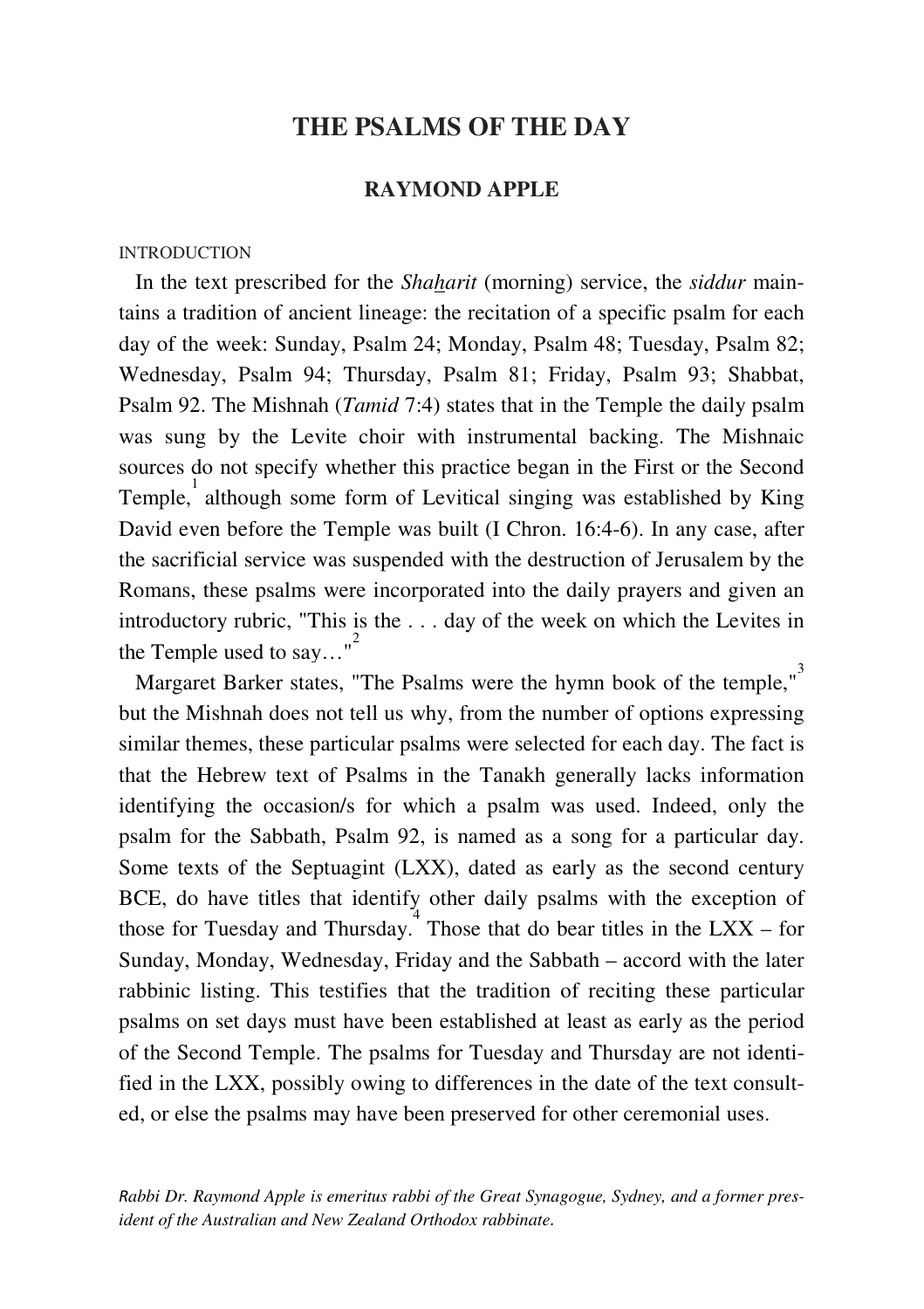Two questions are addressed in this paper:

- 1. Why were these particular psalms chosen for the Temple liturgy?
- 2. Why were they transferred to the synagogue liturgy?

### ADDITION TO SYNAGOGUE LITURGY

 According to *Tamid* 7:4, attributed to Rabbi Judah in the name of Rabbi Akiva in a *baraita* cited in TB *Rosh Ha-Shanah* 31a, each psalm reflects a day in the week of Creation. Maybe Rabbi Akiva read a more sophisticated idea of Creation into the psalm text, providing a theological-homiletical basis for the transition to a new, less territorial/nationalistic-centered Judaism in which the loss of the Temple and its burnt offerings did not deprive the people of the daily psalms they knew and presumably loved. The late tractate *Soferim* (18:1) confirms that the psalms of the day were transferred to the post-Temple liturgy; reciting biblical texts at the appropriate time was "regarded (by God) as though one had built a new altar and offered a sacrifice upon it." Thanks to this interpretation, elements of the Divine service, including the psalms, compensated for the lack of a Temple, although Judaism continued to hope for the restoration of the Sanctuary. The daily psalms, thanks to our *baraita*, could now be seen in a universalistic spiritual and ethical sense.

 This interpretation helped towards reconstructing Judaism and responding to the new events and challenges of the struggle against the Romans. Other Temple rituals were also transferred to the synagogue and sometimes reshaped, e.g., sounding the *shofar* on Rosh Ha-Shanah (now no longer done on the Sabbath) and performing the Sukkot processions around the reading desk while carrying the Four Species. The idea of instituting practices to recall Temple times, *zekher la-mikdash*, is well known. The domestic observance of Passover, no longer prioritizing the paschal lamb, gave new status to *matzah* as the chief Passover food. Where the Bible accorded primacy to the paschal lamb and ordained that it be eaten with *matzah* and bitter herb (Ex. 12:8), Mishnah *Pesahim* (10:3, 5) equated the three foods (cf. *Tosefta Pesahim* 10:9-10).

 There is a relevant passage in TB *Pesahim* 54a with parallels elsewhere: "Seven things were created before the world: the Torah, repentance, the Garden of Eden, Gehenna, the Throne of Glory, the Temple, and the name of the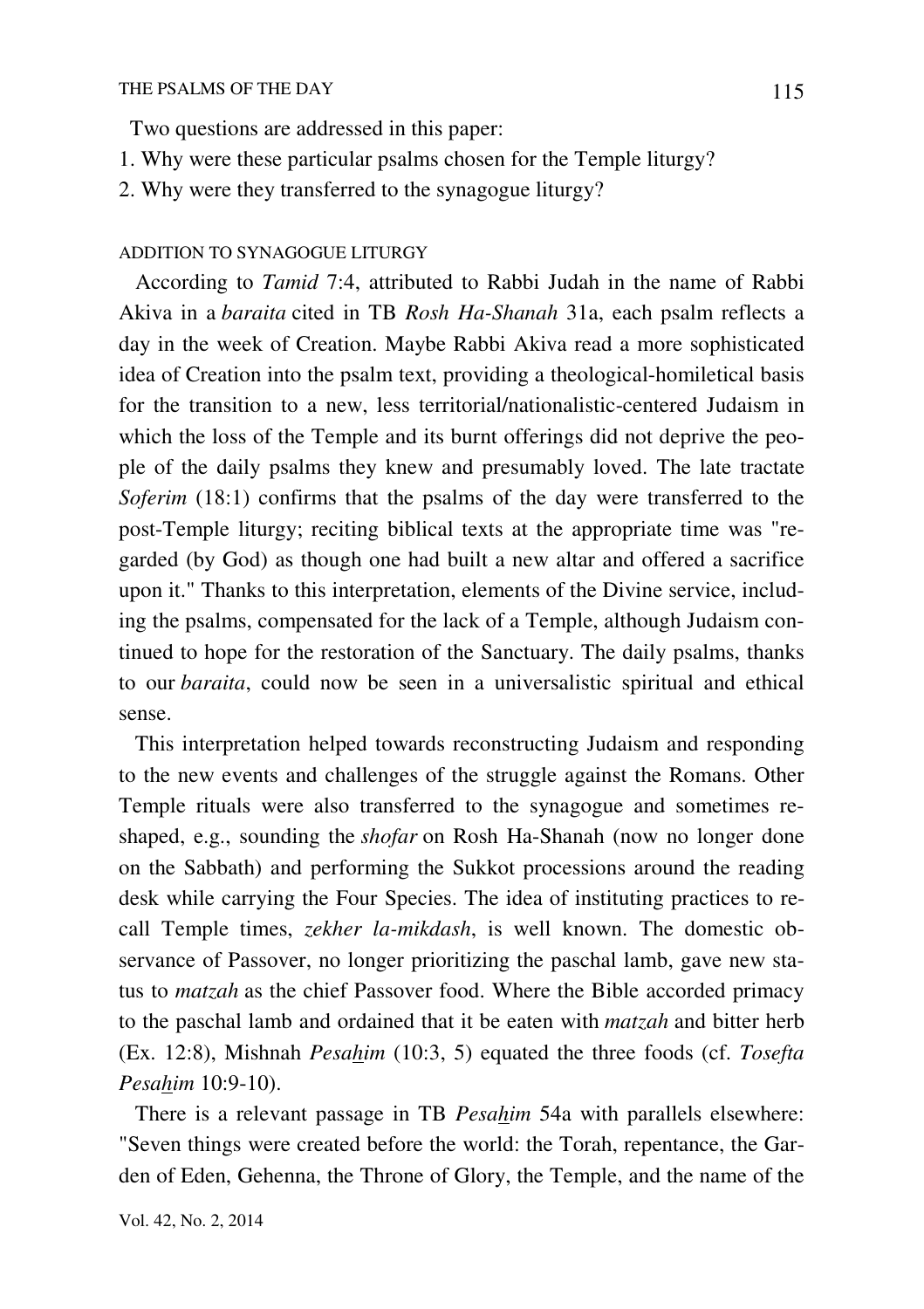Messiah." All seven are then deduced and derived from appropriate biblical verses. They are all considered "indispensable prerequisites for the orderly progress of mankind upon earth."<sup>5</sup> These seven things also symbolize the central concerns of Judaism, among them the Sanctuary, the loss of which is seen as a temporary intermission in Jewish history. Rabbi Akiva, to whom the *baraita* in TB *Rosh Ha-Shanah* is ascribed, was adamant that "the wicked kingdom" (Rome) would finally be defeated and the Temple would be rebuilt. In the meantime, Jewish worship could and must continue, and the daily psalms were reinterpreted for the changed situation.

## THE TRADITIONAL RABBINIC APPROACH

 The following analysis will endeavor to elucidate the rabbis' explanations, connecting each psalm to a different day of Creation.

 Sunday's psalm: On Sunday, the choice – rather obviously because on that day the creation of the world began (Gen.  $1$ ) – is Psalm 24, which asserts, *The earth is the Lord's and all that is in it* (verse 1). According to the *baraita*, "on the first day He took possession (*kanah*, which also means "created") and gave possession, and was ruler in His universe," echoing Genesis 1:1-5. Rashi explains that although He gave possession of the physical world to humankind (Ps. 115:16) He remained the ultimate ruler, not sharing authority with any other power. A later age might have read into the allocation of this psalm to Sunday a protest against dualism and trinitarianism. The *baraita* hints at the movement towards and entry into the Temple of the King of Glory, when it says *He took possession . . . and was ruler* (verses 7- 10): history began when the Divine realm was created and God asserted His rule – the triumph of monotheism.

 Monday's psalm: The *baraita* says that Psalm 48 was selected for Monday because it says, *Great is the Lord and highly to be praised in the city of our God* (verse 2), indicating that "He divided His works and reigned over them like a king." According to Rashi, the division refers to the distinction "between the upper and lower worlds," cf. Genesis 1:6-8. The Zohar  $\degree$  suggests an early sexual notion of *the waters above the firmament* ("the upper waters") being male and those *below the firmament* ("the lower waters") female. The upper waters – generally the rain – irrigated the earth and led to fertile growth. When the *baraita* says, "He reigned over them like a king," it might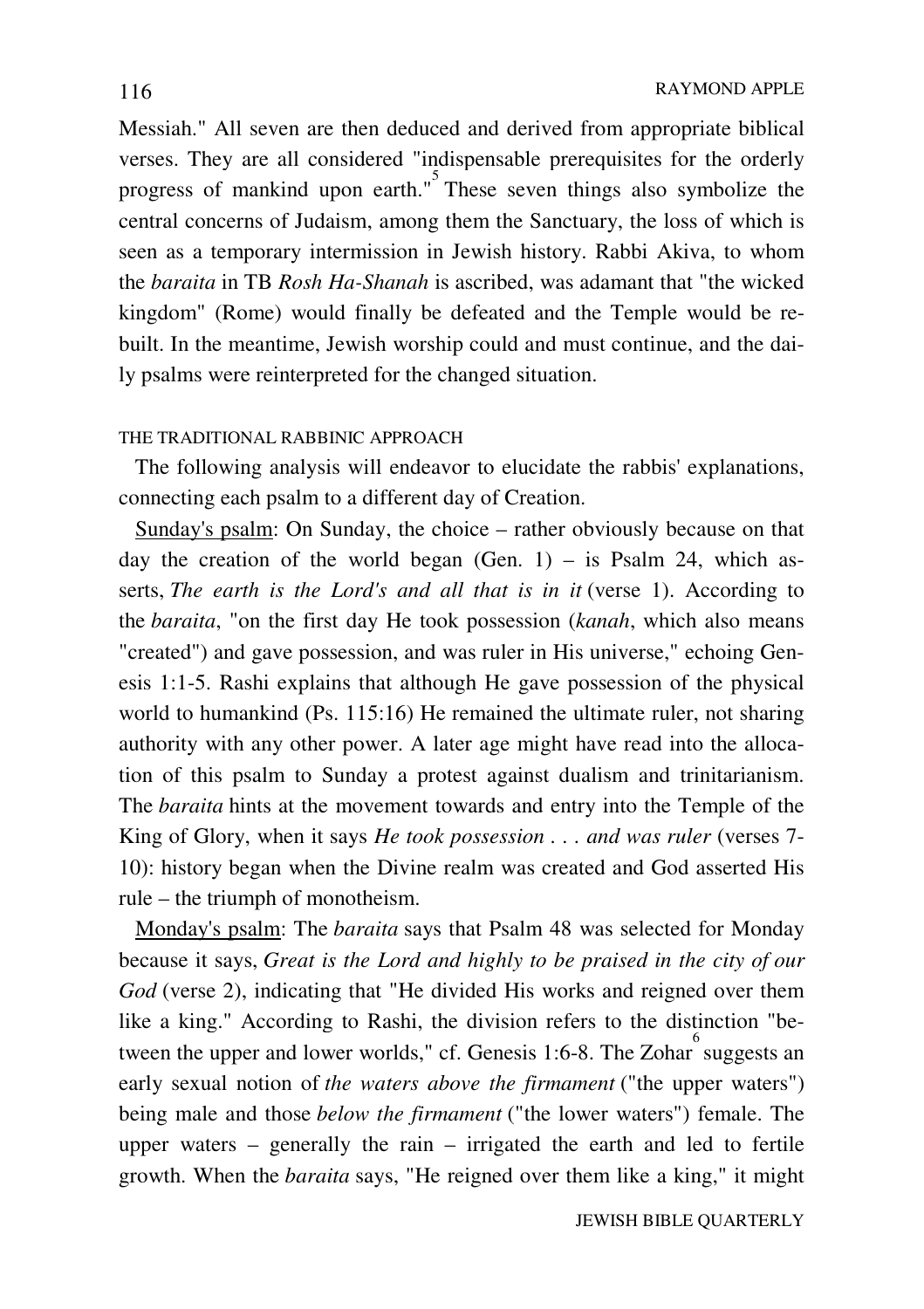echo a notion that God exerted His power and forced the waters to obey His will.

 Tuesday's psalm: The brief Psalm 82 is recited on Tuesday because it proclaims in its first verse: *God stands in the congregation of the mighty* (or: *the judges*). The *baraita* continues, "because (on the third day) He revealed the earth in His wisdom and established the world for His community." This apparently relates to Genesis 1:9: *Let the waters under the heaven be gathered together in one place, and let the dry land appear*, which indicates that when all is in its due place, the world will be firm. A true system of justice is a key element in keeping the universe stable. This is made clear when verse 5 of the psalm specifically declares that, if there are poor judges, *all the foundations of the earth are moved*. It should be pointed out that where verse 3 reads literally *judge the wretched and the orphan*, rabbinic thinking tends to interpret *shiftu* as *help* instead of *judge*. Ibn Ezra and other exegetes point out that since the disadvantaged are unable to plead their cause properly the judge helps to formulate it for them. In the Jewish concept of justice, earthly judges, like the heavenly Chief Justice, cannot allow the disadvantaged to suffer but must support their cause.

 Wednesday's psalm: The argument for Psalm 94 cites verse 1, *O Lord God, to whom vengeance belongs*. This psalm may be seen as a continuation of the one for Tuesday, which presents God as the Champion of Justice. However, the *baraita* suggests that the reason for judicial corruption and inefficiency is not mere ethical deficiency but theological error: "He created the sun and the moon and will one day punish those who serve them." Those who – flouting the stern warnings in Deuteronomy 17:3, etc. – worship idols, including the heavenly bodies that were created on the fourth day, will be severely punished. God, who made the heavenly bodies, remains their overlord. They are able to function only because of His will. However, the psalm text itself has no explicit reference to worshiping the sun, moon, or other heavenly bodies. To avoid ending the psalm on a negative note, some rites append the first verse (others, the first three verses) of Psalm 95.

 Thursday's psalm: Because verse 2 of Psalm 81 reads, *Sing aloud to the God of our strength* (or: *our strong God*), the *baraita* states, "He created fish and birds on the fifth day to praise His name." The whole of Creation declares His praise – the earth and the heavenly bodies (Ps. 19:2); the flora and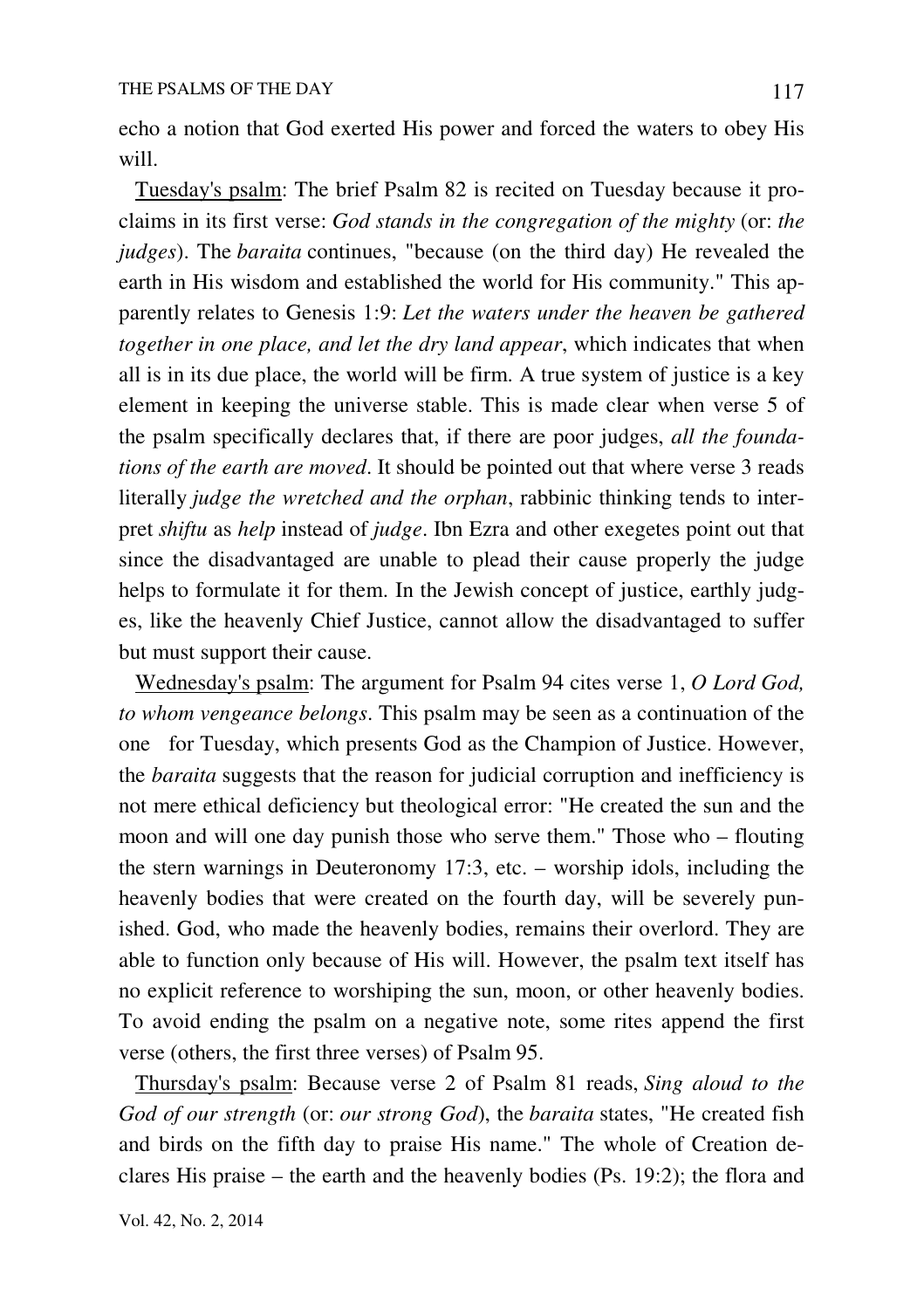fauna; the rivers, mountains, and seas; man himself; and even time. Such praise is not necessarily expressed through words, but sometimes through sounds and sometimes without them (*To You silence is praise* – Ps. 65:12). Although the LXX does not say that this is the psalm for Thursday, it calls it "a psalm . . . concern- ing the winepresses" because the Hebrew superscription *al ha-gittit* could be connected with *gat*, a winepress. It may have been composed for the festival of Sukkot, celebrating the vintage, although the first part of the poem seems to refer to the New Year. Gunkel and others think that *gittit* was a musical instrument used in Gath.<sup>7</sup>

 Friday's psalm: The choice of the short Psalm 93 for Friday is due to the first verse, *The Lord reigns, He is clothed in majesty*, "because He completed His work on the sixth day and reigned over His creatures." The LXX calls this a psalm "for the day before the Sabbath, when the land was first inhabited." The implication seems to be that until man's creation on the sixth day, God had no subjects over whom to be King. *The world is established* (verse 1) echoes the refrain in the first chapter of Genesis that the Creator, after completing His work, surveyed what He had done *and He saw that it was good*.

 The psalm for the Sabbath is Psalm 92, *A psalm, a song for the Sabbath day.* Although its title indicates an intrinsic association with the seventh day, nothing is said about the Sabbath in the text. One might homiletically suggest that when the Creator completed His work and blessed it (Gen. 2:1- 3), man, His creature, acclaimed Him and pondered how to handle the world that had been placed in his hands. The Sages explain the link with the Sabbath in a number of ways. Midrashic comments suggest that it was not necessarily God's – or man's – praise of the Sabbath, but rather a song by the Sabbath itself in praise of its Creator. The idea that days can and do praise God (though this is not the literal meaning of the verse) is found in Job 32:7: *'Days should speak* [y*amim yedabberu*]*, and the multitude of years teach wisdom*.*'* The Targum on Psalm 92 calls it "a psalm and song which Adam uttered on the (first) Sabbath," shifting the focus from the Sabbath to Adam (cf. Midrash to Ps. 92; *Avot de-Rabbi Natan*, ch. 1).

 Our *baraita* introduces a new theological interpretation, "for the day [the world to come] which will be all Sabbath." This echoes the growing interest in the afterlife in Maccabean times. Its notion of the world to come is of an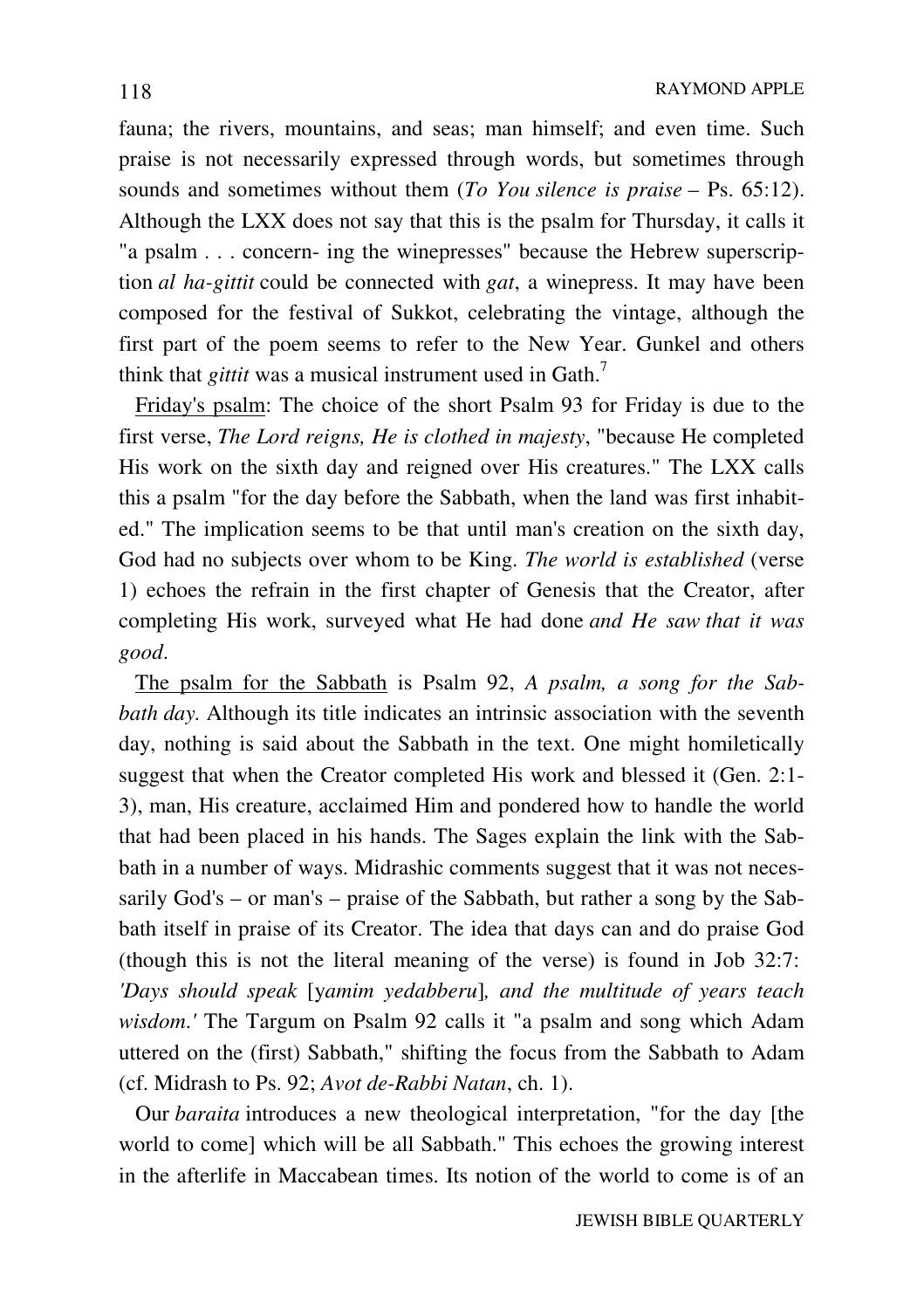unending Sabbath, when the universe will be at rest and evil will be overcome. Abraham Joshua Heschel points out: "That the Sabbath and eternity are one – or of the same essence – is an ancient idea," although he does not define "ancient" or "eternity".<sup>8</sup> There is no compulsory dogma of eternity, and speculation is not greatly encouraged (TB *Hagigah* 11b). 9 Rabbinic expositions of the world to come tend to be midrashic or folkloristic. Shabbat as a foretaste of the world to come is found in TB *Berakhot* 57b, which records a proverb that the Sabbath is a sixtieth part of the world to come. Sabbath bliss is a paradigm of eternal bliss.

### OTHER APPROACHES

 In a fascinating piece of later homiletics, the Zohar moves the daily psalms onto a broad historical plane (though to our eyes it rather minimizes the last two millennia). It declares that the seven psalms represent seven 1000-year periods. 10 The first period, called *a day* because Psalm 90:4 says *a thousand years in Your* [*God's*] *sight are like yesterday*, is the first millennium up to the Flood, represented by Psalm 24; the second is the period in which Mount Moriah was chosen, symbolized by Psalm 48; the third is the one in which the Torah was given, suggested by Psalm 82; the fourth, represented by Psalm 94, is the era in which the Temple was destroyed; the fifth, indicated by Psalm 81, is the historic period when Judaism survived without a Temple; the sixth is the millennium in which God resumes His rule, symbolized by Psalm 93; the seventh is the messianic future, indicated by Psalm 92 (cf. TB *Sanhedrin* 97a, *Avodah Zarah* 9a). 11 Drawing a list of stages in Jewish history from the verses of a liturgical poem is a relatively common device, *Had Gadya* and *Ma'oz Tzur* being two examples.

 Another attempt to find logic in the choice of the psalms of the day appears in an article by Dr. Rachel Reich in the Bar Ilan University *Daf Shavu'i* for Behukkotai 5768. She offers a rather mechanical explanation which does not address the contents but the style of the seven psalms. She affirms that the psalm for the first day has God in the first word, the one for the second day has Him in the second word, and so on. This is ingenious, but Dr. Reich herself admits that the theory is not watertight and, in any case, it is doubtful whether the priests and poets of the First and Second Temples favored such artificial devices.